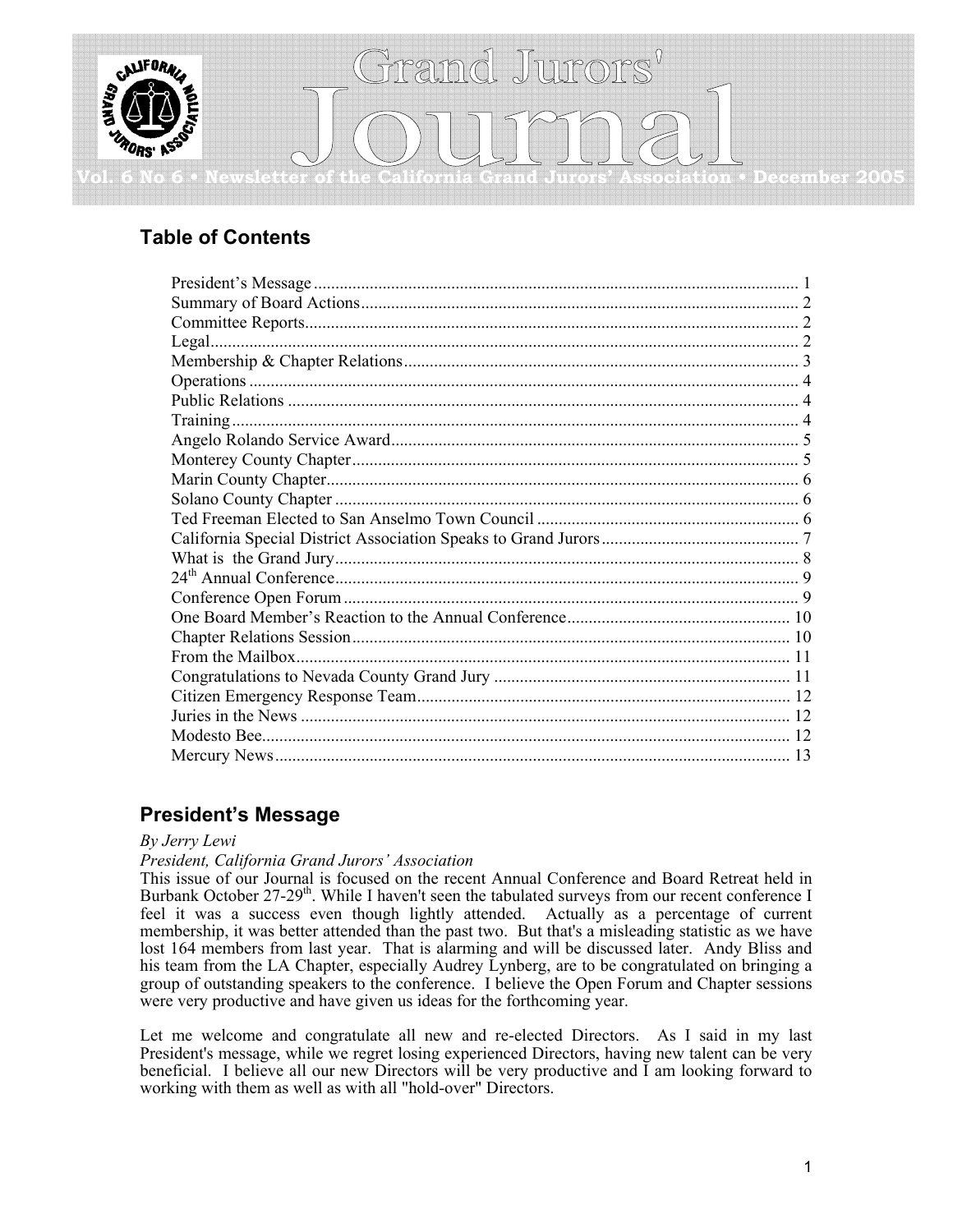We have two new committee chairs, both new to the Board, but experienced in the matters that count. I think they will do a great job. Owen Haxton (Marin) will bring his high energy to the position of Chair of the Membership and Chapter Relations Committee. Tom Hansen (Solano) and new Director Paul Libeu (Sonoma) have joined that committee. Being keenly aware of the loss of membership mentioned above, the committee is dedicating its efforts to recruiting new members and encouraging prior members to rejoin.

Ira Grooms (Ventura) who has been serving on the Finance Committee this past year will now serve as that Committee's chair. Ira is an experienced finance professional and will provide strong financial disciplines.

Another rewarding announcement at the conference was that of the Kern County Grand Jurors Association who have decided to apply for CJGA Chapter status as announced by Anthony Noce, their Vice-President. I had the pleasure of meeting with their group last month and we look forward to welcoming them with open arms.

The Board is now working on new goals for 2006. It is no secret that during the past year we have been devoting an inordinate amount of time on internal matters. I am optimistic that we are now positioned to devote the majority of our attention and efforts to the mission of the Association and I look forward to your support.

### **Summary of Board Actions**

The CGJA Board of Directors took the following actions.

September 26, 2005 Regular meeting

• A motion to approve the Bylaws was amended to read "if the board approves the bylaws they be submitted to the membership for approval. The amendment was approved. The main motion was withdrawn. A motion to change Section 2.06 is changed from "Every act or decision by a majority of the directors present to a majority of the directors voting… was defeated by a roll call. A vote for the main motion to approve the bylaws which includes the approved amendment was called. The motion was defeated by a roll call vote.

• The appointment of Linda Baker as chair for the Teller committee was approved.

• A motion to approve the publication and distribution of the 2005 Grand Jurors' Manual using the Price Family Charitable Fund was passed.

• The motion to approve Redding is the site for the 2005 Annual Conference was approved.

October 27, 2005 Special Meeting at Hilton Hotel Burbank

• A motion to allow members attend the Special Meeting was approved.

•A motion to count the ballots and if the vote is closer than 3 votes the 3 Chapters who have not responded /voted will be requested to submit their vote by November 20th passed by a roll call vote.

October 28, 2005 Special Meeting at Hilton Hotel Burbank

•A motion to approve of the appointment of newly elected Director Burnett to serve as Treasurer and to submit bank required paperwork to reflect this change was passed.

## **Committee Reports**

### **Legal**

### *Jack Zepp, Chair*

The Legal Committee had a fairly quiet year in 2005. The committee's primary function is to monitor and react to Legislative, Judicial and Executive (primarily Attorney General) activities affecting the civil function of California's grand juries. There were no such developments of significance this year. Each year we decide whether the rewards are potentially worth the risks of introducing "proactive" or corrective legislation, and for this year we once again concluded that the risks are too great. The legislative scheme for grand juries in California has its problems, but grand juries have learned to work around them over the years and, as CGJA training reaches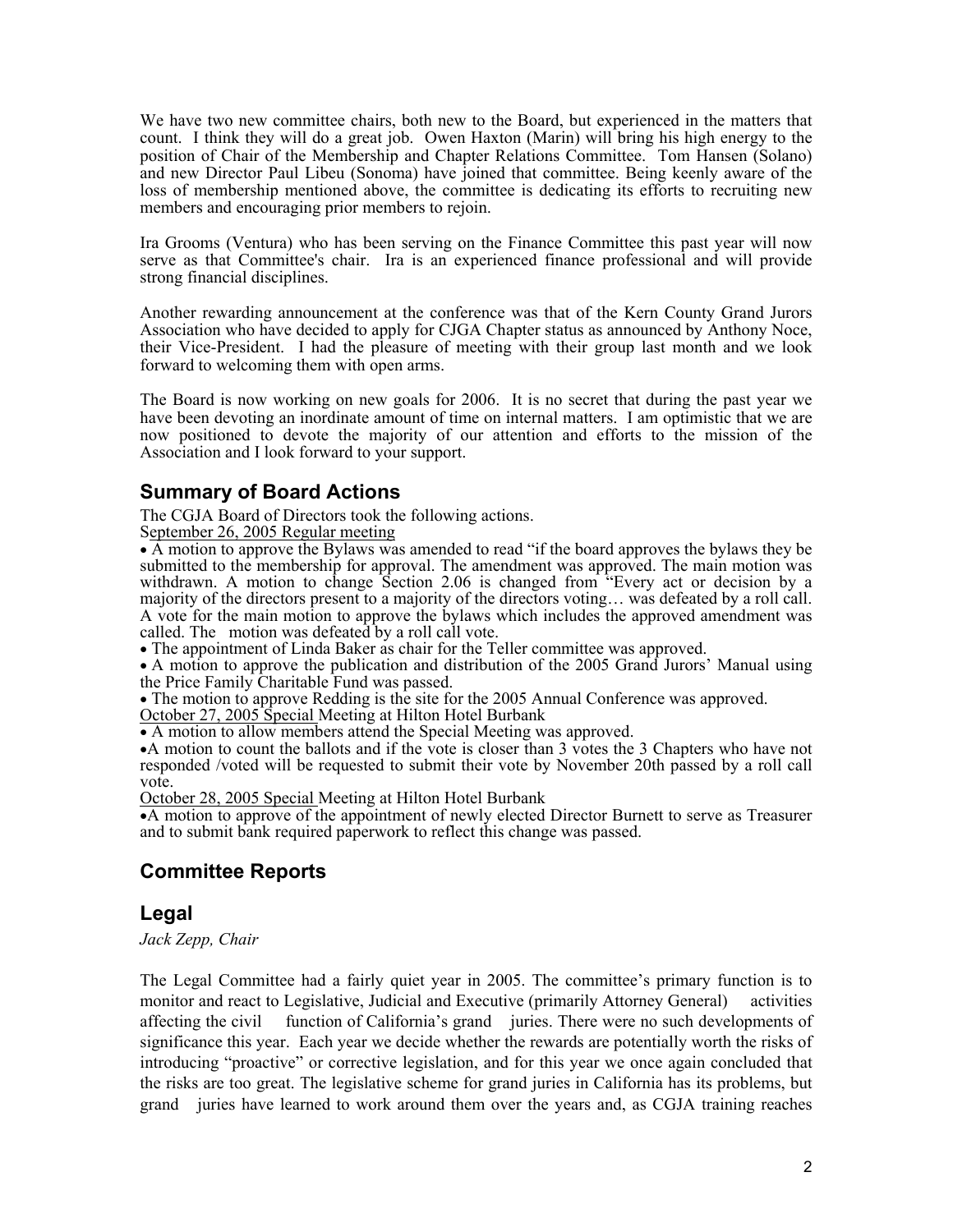more and more grand juries, some of the worst anomalies in grand jury practices are disappearing. Corrective legislation carries the risk that it will be amended in ways adverse to grand juries, and that is a risk we seek to avoid. As a result we have had a fairly quiet year.

We have responded to a number of inquiries about grand jury procedures and practices, always making clear that we cannot render legal advice. The inquirers have been consistently grateful for our advice.

Over the course of this year we gained two members and lost two. We will miss Dick Nichols and Kathy Wylie, and are pleased to welcome on board Mary Johnston of Kings County and Yvette Brisco of Merced County.

### **Membership & Chapter Relations**

*By Owen Haxton, Chair* 

During the board retreat after the 24<sup>th</sup> Annual CGJA Conference, Jerry asked me to chair the Membership Relations Committee (MRC). I was pleased to accept. After all, run a membership drive, no sweat. Then I read the description of the functions assigned to the MRC. Talk about being sandbagged! In another life I did a little work in the area of manpower survey. I need at least 1 3/4 full time administrative personnel to handle the files and the mail program, at least 2 traveling liaison types to execute the Chapter formation policy and 1 2/3 data base masters, one of whom should have a Doctorate with eleven years experience in the field. Then I turned the page and staring me in the face was the Member Resource Plan. That brought me back to reality. Wait a minute, the Association being an all-volunteer team. I may look to my fellow members to 'volunteer' their expertise or simply offer to help. A workable solution to a scary dilemma. If any of the functions described below interest you send an email to me with your name, current address, phone number and email address with an offer to help and I will be in touch.

1. Volunteers to develop and operate a Member Resource plan that will identify skills and interests of CGJA members who wish to serve at the CGJA level and will enable Committee Chairman to identify members who may be interested in joining their committees.

2. Volunteers who are interested and have experience in Grant writing. This is a new effort to access additional funds for appropriate purposes. Paul Libeu, a board member from the Central Region, who suggested this project, will chair this sub-committee.

3. Chapter formation is a major task of this committee. We need volunteers from Los Angeles, Kern, Orange, San Bernardino, San Diego, Kings, Riverside, Contra Costa, Shasta, Humboldt and Placer. Richard Ruth has chaired this sub-committee and through his efforts there are now ten chapters and an eleventh in the final stage of approval. Richard, however, has opted to make his contribution in other areas and so we need a chairperson and volunteer members for this subcommittee. At least one volunteer from each county is needed. Help me out here!

4. Membership services and acquisition of new members requires a lot of perseverance, significant administrative skills and attention to detail. We need a plan to accomplish these functions, have the plan approved and be prepared to implement the plan early next year.

5. And finally there is a need for a volunteer with extensive database experience to assist and be the backup to Tom Hansen who has assumed this responsibility from Clif Poole. CGJA would be in chaos without an up-to-date database. So if you have the experience, are knowledgeable in this area and want to help, give me a call.

Do I sound desperate? Oh yes I am! Mike Miller and Clif Poole established the standard. With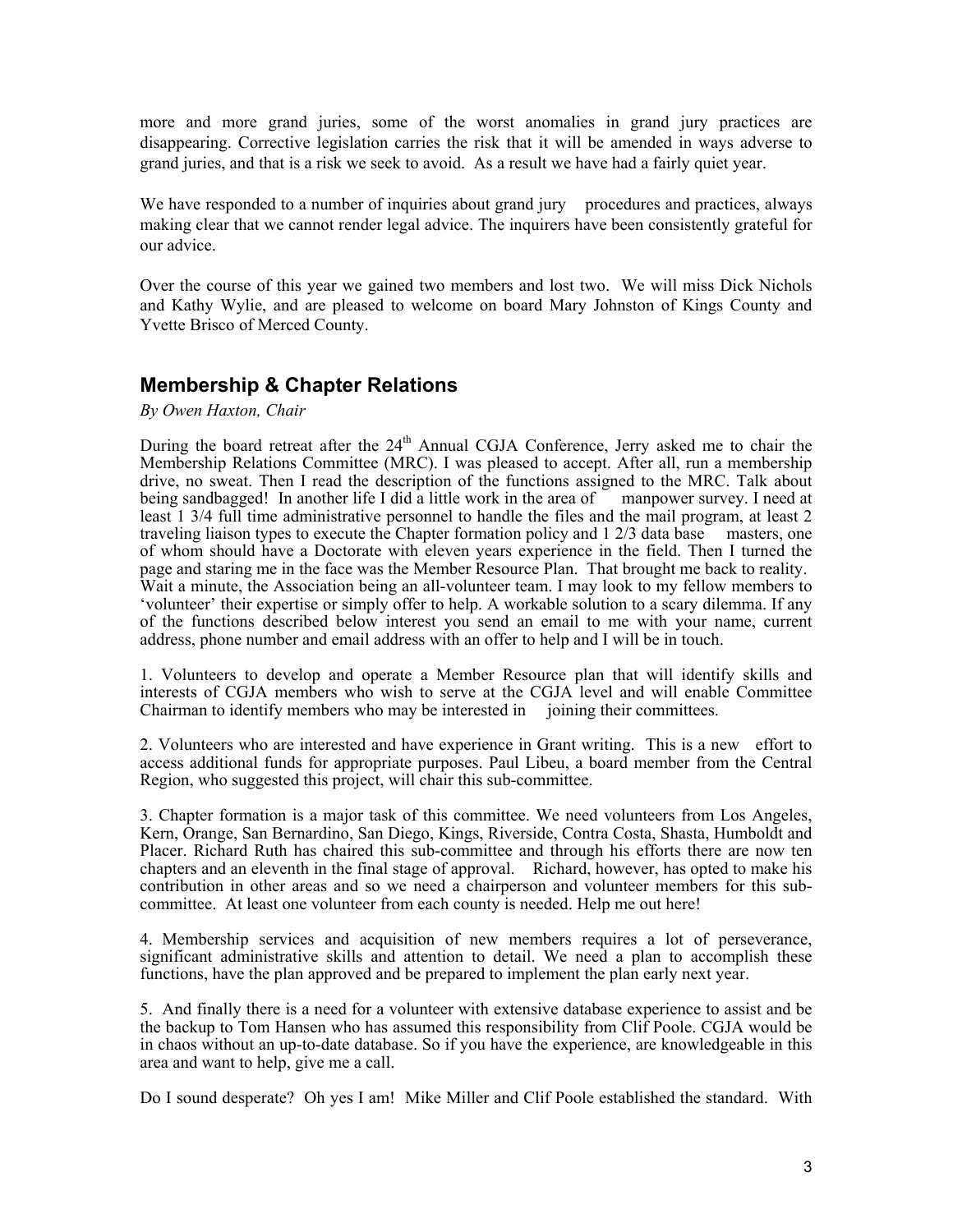your help the MRC will strive to maintain that standard.

I can hardly wait until the next board meeting! E-mail  $\langle$ hornet5@pacbell.net $\rangle$ 

## **Operations**

*Les Daye, Chair* 

Dynamic speakers were featured at the 24th annual conference of the California Grand Jurors' Association, held in Burbank, on October 27th and 28th. A lively Open forum returned to prominence. Featuring retention of grand jurors, implementation review, conflict of interest, complaint form & procedures and record retention. Be sure to see other features of this stellar event elsewhere in this issue. Thank you to all volunteers that made this a notably successful annual gathering. In mid-October 2006, the 25th annual conference is scheduled for Redding, as announced by CGJA President Jerry Lewi.

The goals of the Operations Committee for 2006 include continuation of Excellence in Reporting, GRIP field research data being gathered by Kern County volunteers, expansion of good works ("success stories") implemented after grand jury findings/recommendations and additional features for the website  $\langle$ www.cgja.org>

We would like to remember, fondly, Ralph Morrell of Solano County, a longtime supporter of CGJA, who passed away recently. Ralph was a tax restraint leader and sought to create a workable plan for setting up a State Grand Jury.

Finally, a second plea for current grand jurors to monitor responses to Final Reports from 2004- 05. A quick review to date reflects some shallow replies. Continuity remains one of your duties of service...shine during the remaining term.

# **Public Relations**

*Jerry Lewi, Acting Chair* 

Current members of the Public Relations Committee are Diane Massini, Lowell Smith, Bill Burnett, new Director Jack Simpson, and yours truly as Acting Chair. Bob Abeling and Jack Hendee have left the committee with our thanks for their past efforts.

The committee has two major goals for the coming year: (1) to produce and distribute a video throughout the state promoting Grand Juries and (2) collect and distribute information regarding how Grand Juries recruit new members in order to share "Best Practices" with all counties.

If there are any members who have experience in production or distribution of video products, we would appreciate hearing from you to assist us with our number one goal.

## **Training**

*Sherry Chesny, Chair* 

*This article was written on behalf of the Training Committee by Sandy Rendell, a member of the committee and Chair of the Curriculum Sub committee.* 

One of the goals that the Training Committee identified for 2005 was to offer a One-Day Report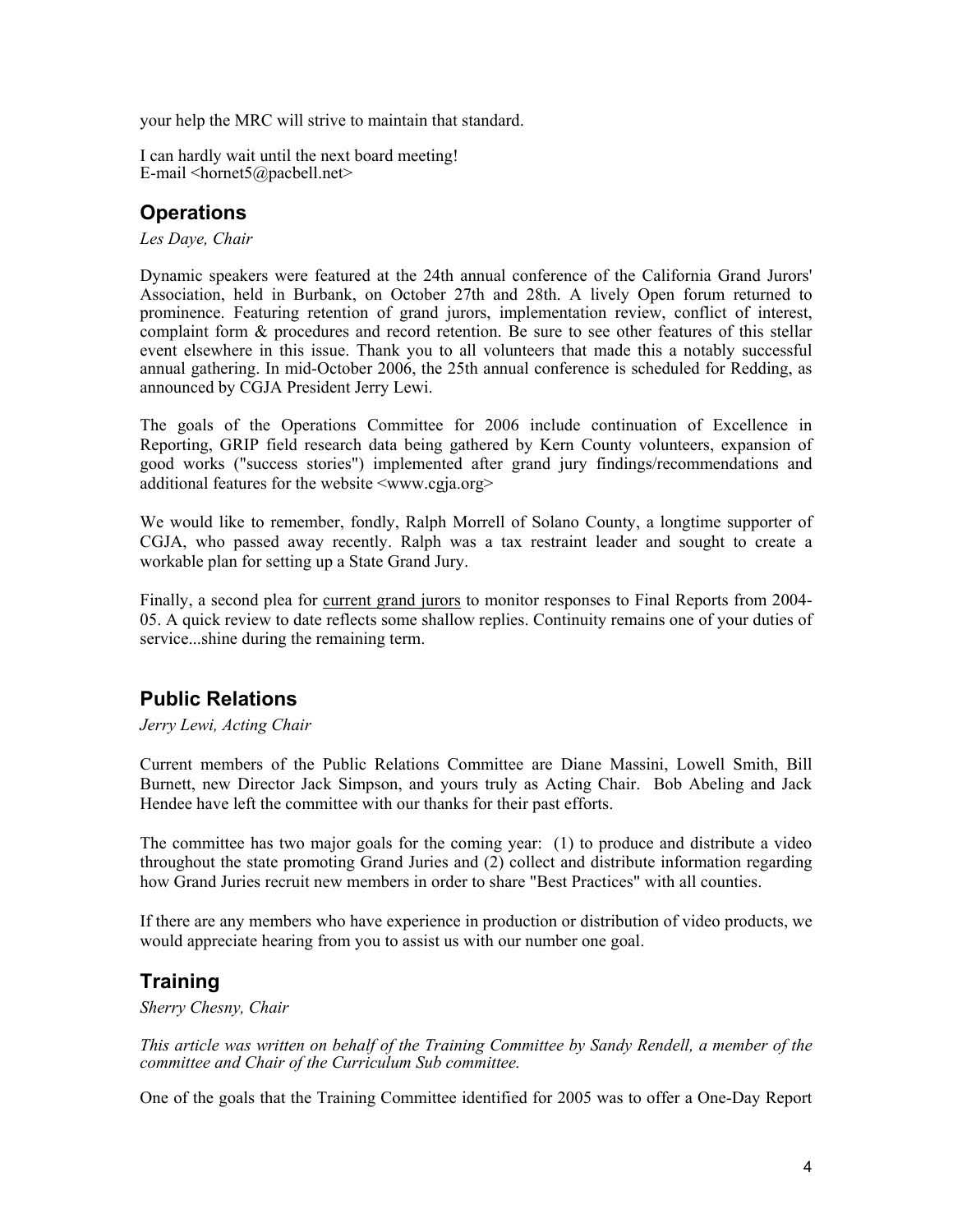Writing Workshop. On November 15, 2005, in Sacramento that goal was met. The Curriculum Subcommittee of the Training Committee took responsibility for the planning of the workshop.

First, the subcommittee conducted a needs assessment to verify that there was sufficient interest and support for the workshop. The response was positive and planning began. The subcommittee then revised the format of the workshop which had been offered previously but not in the past two years. Also, a revised workshop manual was assembled specifically for this workshop.

The objective was to provide more in-depth training in writing reports. The workshop was planned so that juries were further into their term and therefore better able to anticipate and identify their writing needs. The location chosen for the workshop had to be a central one to accommodate several counties.

The workshop built on the report writing section of the regular training seminars and began with a brief review of this presentation. But the focus and methodology for this training was to provide participants with an opportunity to plan, practice, and share ideas about the report writing process using an interactive format and participatory exercises.

The participants were enthusiastic about the workshop and appreciative of the opportunity. One of the comments on the evaluation form sums it up: "Thank you. This was an absolute help and truly appreciated." The key to the success of the one-day format is interaction and participation. One evaluation noted: "Excellent – the more examples, the better." And, of course, the numerical scores reflect the effectiveness of the participatory exercises scoring consistently 4.6 on a 5-point scale with the overall workshop rated 4.3.

The Training Committee plans to offer this workshop again in the future as the need arises.

### **Angelo Rolando Service Award**

*Les Daye, Director & 2005 Rolando award committee member*

At the 24th annual conference of the Burbank, it was announced by Jack Zepp, current director and Past President of CGJA, that Ourania Riddle was the 2005 recipient of the Angelo Rolando Memorial Award for outstanding service to our Association.

Ourania has served as CGJA Director since 2001, been a seminar trainer, an active member of the Solano County Chapter of CGJA and the editor of the Grand Jurors' Journal since 2001, including design and layout since May of 2004.

The Rolando award is given annually at the conference to a member in good standing for their exemplary service. The selection is made by a Committee, chosen annually, and includes at least two previous winners of the award.

Congratulations from the CGJA to Ourania Riddle, for this honor, deserving of one who has tirelessly made an effort to serve our Association and educate the people of California about its county grand juries.

### **Monterey County Chapter**

*By Raymond Wuco—Chapter Treasurer* 

The Monterey County Chapter has lost another member and officer. Dr. Phil Nash has been the Chapter's President for the past three years and he will be missed. Phil served on the Monterey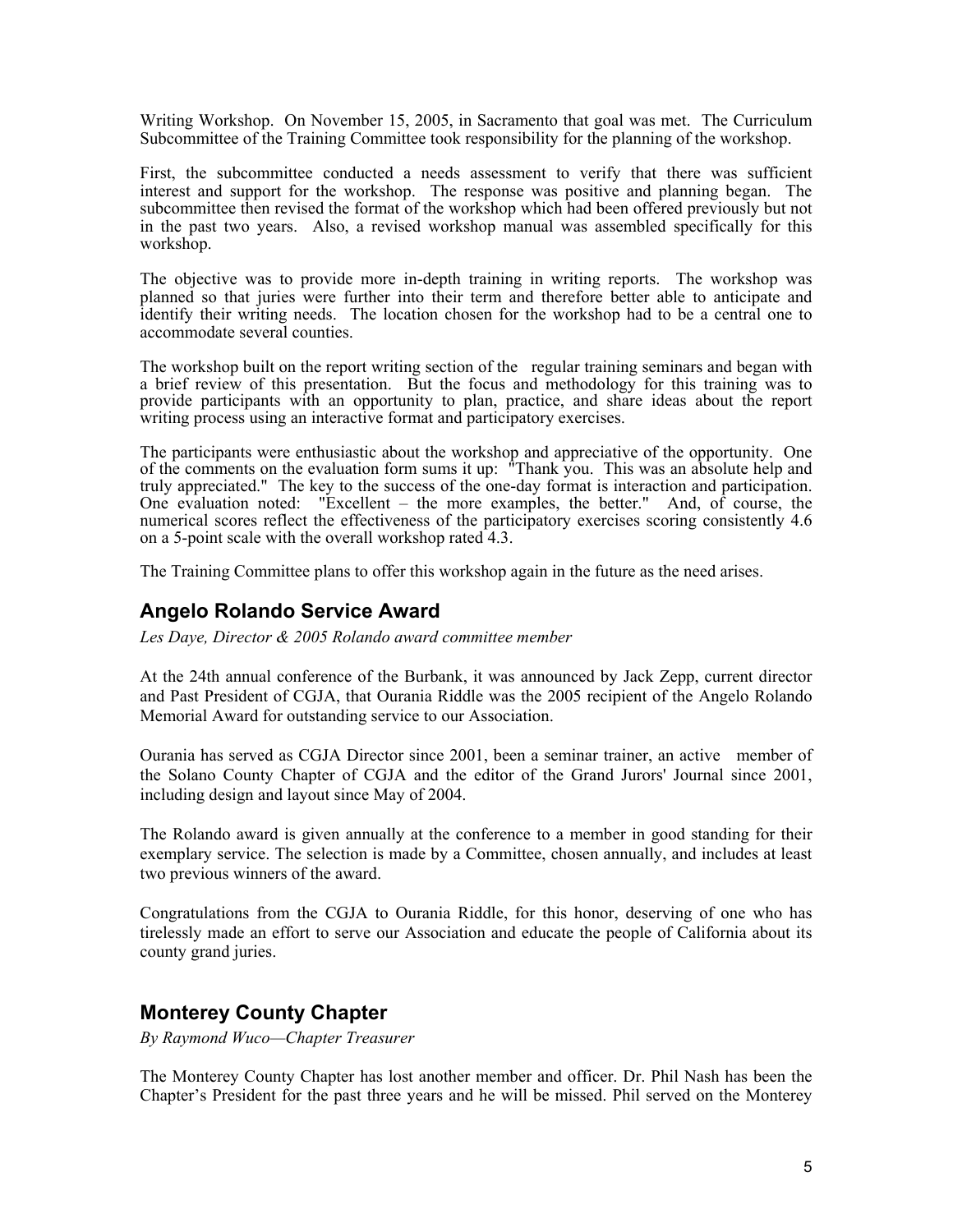County grand jury in 1981 and 1996. Selecting a suitable replacement is now on the Board's minds and will, hopefully, be resolved shortly

### **Marin County Chapter**

*Submitted by Lowell Smith* 

Robert Sterling, City Editor of the *Marin Independent Journal* was presented with the 2005 CGJA Award for Excellence in Reporting at the November  $14<sup>th</sup>$  chapter meeting.

The editors and reporters were recognized in the award proclamation. Marin County Supervisor, Susan Adams, CGJA Vice President, Betty Mattea, and Owen Haxton, Chapter President shared in the presentation. The award plaque noted "The consistent, diligent reporting of Marin County Grand Jury investigative reports" and the Independent *Journal*'s "aggressive reporting to inform the public of needed corrections as recommended by the Grand Jury."

Mr. Sterling lauded the Grand Jury process and its contribution to good government. He added the *Independent Journal* will continue to give coverage to the work of the Grand Jury. Chapter member Val Garfield prepared and submitted the application to the CGJA Awards Committee.

### **Solano County Chapter**

*By Wanda Kiger-Tucker* 

At our meeting last month there was much discussion regarding the ballot process and the inconvenience and problems it caused. It was noted that there has been balloting irregularities two years in a row. In 2004 the ballot was received later than the other ballots, marked "draft" and in order to comply with the return deadline, we had to attempt a last minute teleconference with our members in order to cast our ballot as a chapter on time.

The 2005 ballot arrived eight days after the published deadline for return of the ballot and the remedy offered was to send our vote by email, fax, or telephone which is an obvious violation of voting privacy.

There seems to be an endemic problem with continuing acts and omissions regarding voting and violation of our governing rules. As a chapter, our voting rights ARE very important to us. Some chapters may choose not to participate in this vote, but this is our only input and connection as a chapter to our board elections.

As CGJA chapters, we have very little opportunity for input in the governing process of our state association. Our members are required to be paying due members of CGJA. We fervently believe that our chapter member dues are worth at least one collective vote.

For the "health" of our chapter membership, we cannot afford to continually disenfranchise our members. We hope our state board of directors will take this under advisement and next year we look forward to things being done properly and timely.

### **Ted Freeman Elected to San Anselmo Town Council**

*By Conrad Kloh, Marin County*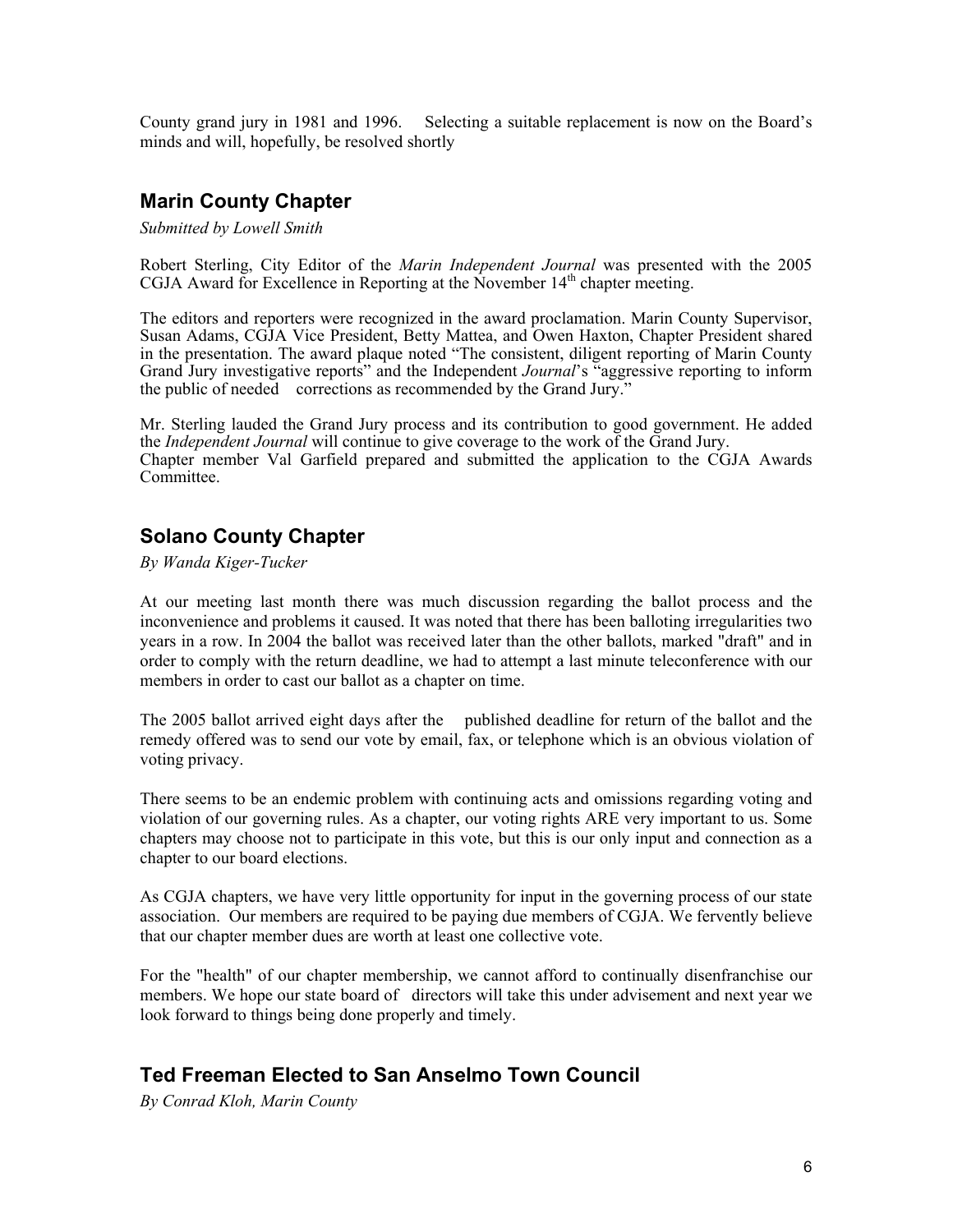If the name Ted Freeman doesn't mean anything to you, it's because you haven't been very active in the California Grand Jury Association. Ted's trained many Grand Jurors in seminars throughout California and at the statewide meetings in Concord, Sacramento and Redding. And that's no surprise; he's a veteran of 32 years of high school teaching in – you guessed it- Social Studies, mostly US History, Government and Economics. That's a logical application of skills when you've done graduate work at UC Berkeley in Political Science. And tacked on a teaching credential, as well.

Now, no surprise again, he doesn't teach government anymore, he's part of it. On November 8<sup>th</sup> he was elected to the San Anselmo (pop. 12,400) Town Council, second in a six-candidate race for three seats on the council; only the one incumbent on the ballot scored more. During the campaign Ted walked about 70% of the town and talked to voters, and voters, and more voters. The name Ted Freeman means a lot these days to the citizens of the Marin County town of. San Anselmo.

How did it happen? Well, Ted's a doer as well as a teacher, (some folks consider that a very rare, almost impossible, combination). After retirement, he served two terms on the Marin County Civil Grand Jury, both times as Chair of the Education Committee. In the 1999-2000 Jury, his last, he was also pro tem. Taking on the job of Secretary and then President of the Marin County Chapter of CGJA seemed like good ideas to Ted, and he did them.

The saga of doing continues. Ted served on: the San Anselmo Quality of Life Commission; the Library Advisory Board; the Planning Commission. For five years he regularly attended San Anselmo Town Council meetings, making it impossible for him to now wail that he did not know what he was getting into- and if he had…….

No story such as this would be complete without the direct quote. Says Ted: "I am a firm believer that there is a public life after grand jury service. I strongly recommend to others they get involved"

Good Luck, Ted. But somehow we don't think you'll need it.

### **California Special District Association Speaks to Grand Jurors**

*Submitted by Director Joann Landi (Permission was granted by CSDA)* 

On four dates in July and August of this year California Special Districts Association (CSDA) representatives led breakout sessions at the California Grand Jurors' Association conferences. The purpose of the sessions was to familiarize members of this year's grand juries with special districts: what they are, how they operate, how their services are financed, etc. CSDA Deputy Director Neil McCormick led the session at the Sacramento location, and Public Affairs Specialist Geoffrey Neil facilitated the sessions in Redding, Walnut Creek and Visalia.

Reactions from grand jurors to the presentation varied. While a few asked questions that seemed to have their basis in a specific local situation that the grand jury was considering inspecting more closely, the great majority of attendees asked questions that reflected their genuine interest in learning more about special districts and the roles they play in different communities. In total,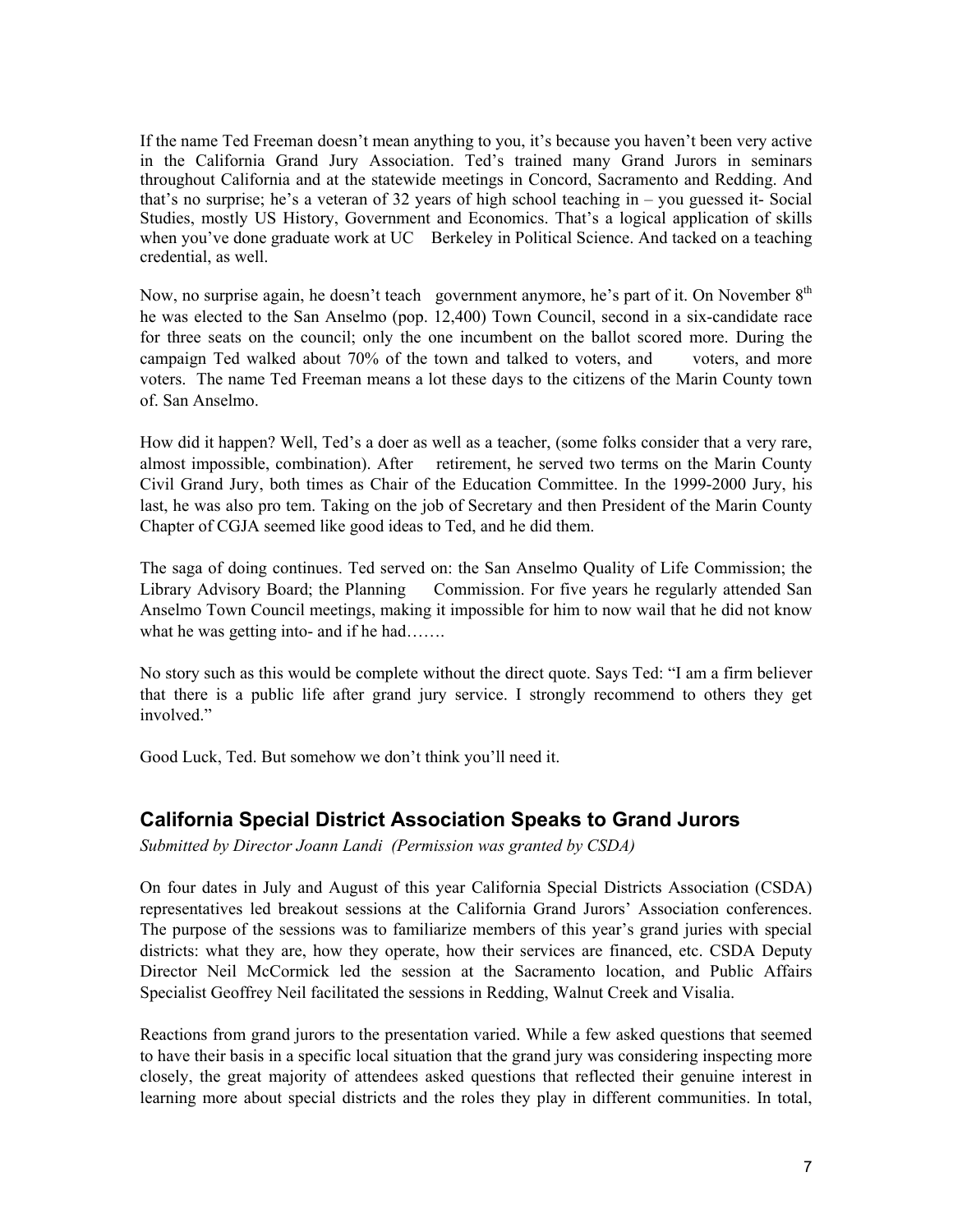about 275 individual grand jurors attended the classes that CSDA taught. The special district breakout was the only one available at all four of the CGJA conferences.

By helping the citizens that compose California's grand juries understand districts and the way they operate, CSDA is helping special districts that come under the scrutiny of these grand juries. CSDA led similar discussion at the CGJA conferences last year, and look forward to providing the valuable service for special districts in the future.

## **What is the Grand Jury**

### *By Director Diane Masini*

As a former juror of the Nevada County Grand Jury (three terms) and a board member of the Nevada County Chapter of the California Grand Jurors Association and also The California Grand Jurors' Association, I was pleased to see the recent letter to The Union asking grand jury questions as it lends an opportunity to educate the public about the substantial oversight and reporting powers grand juries have.

The California State Constitution requires that each county impanel a "regular" grand jury every year. Such grand juries have broad powers to, among other things, investigate and report upon the conduct of local government.

Regular grand juries are governed by the Penal Code section 888 through 939.91. The penal code, for the most part, provides for the creation and activities of the grand jury. Selected portions of the government, evidence, revenue and tax and other codes impact the grand jury's functioning as well. These codes are available at the law library in your county courthouse, and may be available in your local public library or a college library located in your community or the statutes can be researched on line at www.cgja.org

The Nevada County Grand Jury is composed of 19 citizens fully independent of administrators, politicians and legislators. With its investigatory powers, it makes recommendations which improve city and county services and save taxpayer dollars. The grand jury speaks out when government does not perform effectively.

Here in Nevada County, citizens are asked to volunteer to serve as members of the grand jury. From this pool, applicants are selected by random drawing by the Superior Court to make up a grand jury to act as an arm of the court. Jurors serve for a period of one year.

The selection process is governed by Penal Code  $\alpha$  893(a) ..."A person is competent to act as a grand juror only if he or she possesses each of the following qualifications:

Be a citizen of the United States and a resident of Nevada County for at least one year. Be at least eighteen years of age. Possess ordinary intelligence, sound judgment and fair character. Possess sufficient knowledge of the English language. Never have been convicted of a felony, malfeasance or other crime.

Who reviews and confirms the qualifications? Penal Code section 896 states: ... "The court shall select the grand jurors required by personal interview for the purpose of ascertaining whether they possess the qualifications prescribed by subdivision (a) of Section 893. If a person so interviewed,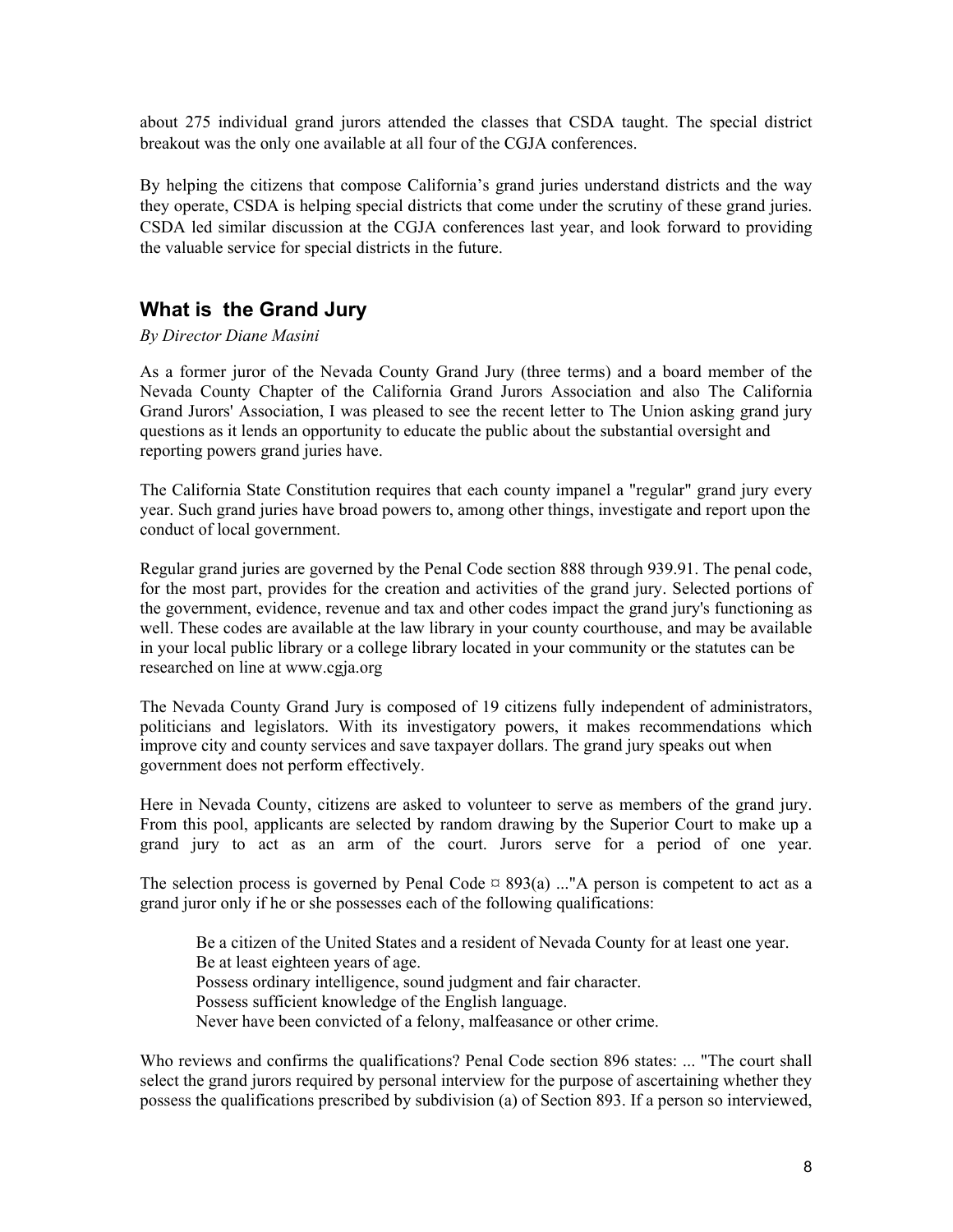in the opinion of the court, possesses the necessary qualifications……" Who determines the agenda of the grand jury? While it is a part of the judicial system, a grand jury is an entirely independent body. Judges of the Superior Court, the district attorney, the county counsel and the state attorney general may act as its advisors, but cannot control the actions of the jury.

Penal Code 916 is the source of the grand jury's authority to decide for themselves what of the things it is empowered to do, they want to investigate, how to proceed in the investigation and how much energy to invest in doing it right.

When a subject is selected, who determines who the witnesses will be? Who questions the witnesses? The full jury will decide what it wishes to investigate. The actual investigation is turned over to one of the several investigative committees that will do the investigative research and conduct interviews accordingly.

How are the witnesses summoned? Are they called by a subpoena? Are the witnesses sworn-in? The jury obtains valuable information by informally meeting with county and city officials and visiting county facilities. Interviewees are asked to sign a confidentiality agreement. The grand jury may retain a subpoena for reluctant witnesses. Witnesses are sworn by grand jury discretion.

Who transcribes the questions and answers? Who writes the reports? Are the reports approved unanimously? The investigative committee will review all appropriate information gathered from which they prepare written summaries of their investigation findings, conclusions and also recommendations for improvements in procedures and processes. The committee will authenticate their findings with the various sources, and then submit the report to the full jury for review. The full jury has three options: It can return the report to the investigative committee to re-work, revise or reconsider, approve as written or approve as amended with minor changes. No less than 12 jurors must agree to approve the report for release.

Since the Board of Supervisors and the grand jury are both new, it is evident that the critique is aimed at a previous board. A new jury's investigations of government entities and study of citizen's complaints pertain only to the year they are actively serving as a juror. In keeping with their most frequently exercised function known as the "watchdog" function, the jury will follow-up on the status of recommendations made in prior years reports to ascertain if the agreed to recommendations have been implemented and are working. If their research indicates that government has not met the implementation schedule originally agreed to, the new jury might decide to write a new report on the same subject.

The grand jury maintains a web site where full reports and their responses from 1997-2005 are stored for public viewing. I strongly urge that interested citizens visit the grand jury's website of Nevada County.

# **24th Annual Conference**

## **Conference Open Forum**

The Open Forum, always a popular item at our conferences, was held earlier in the program than in the past several years in the hope it would find the attendees eager to contribute their ideas and ask questions. The subjects were limited to activities of grand juries, not of the association. Discussion of association matters was handled during the report to the membership later in the program.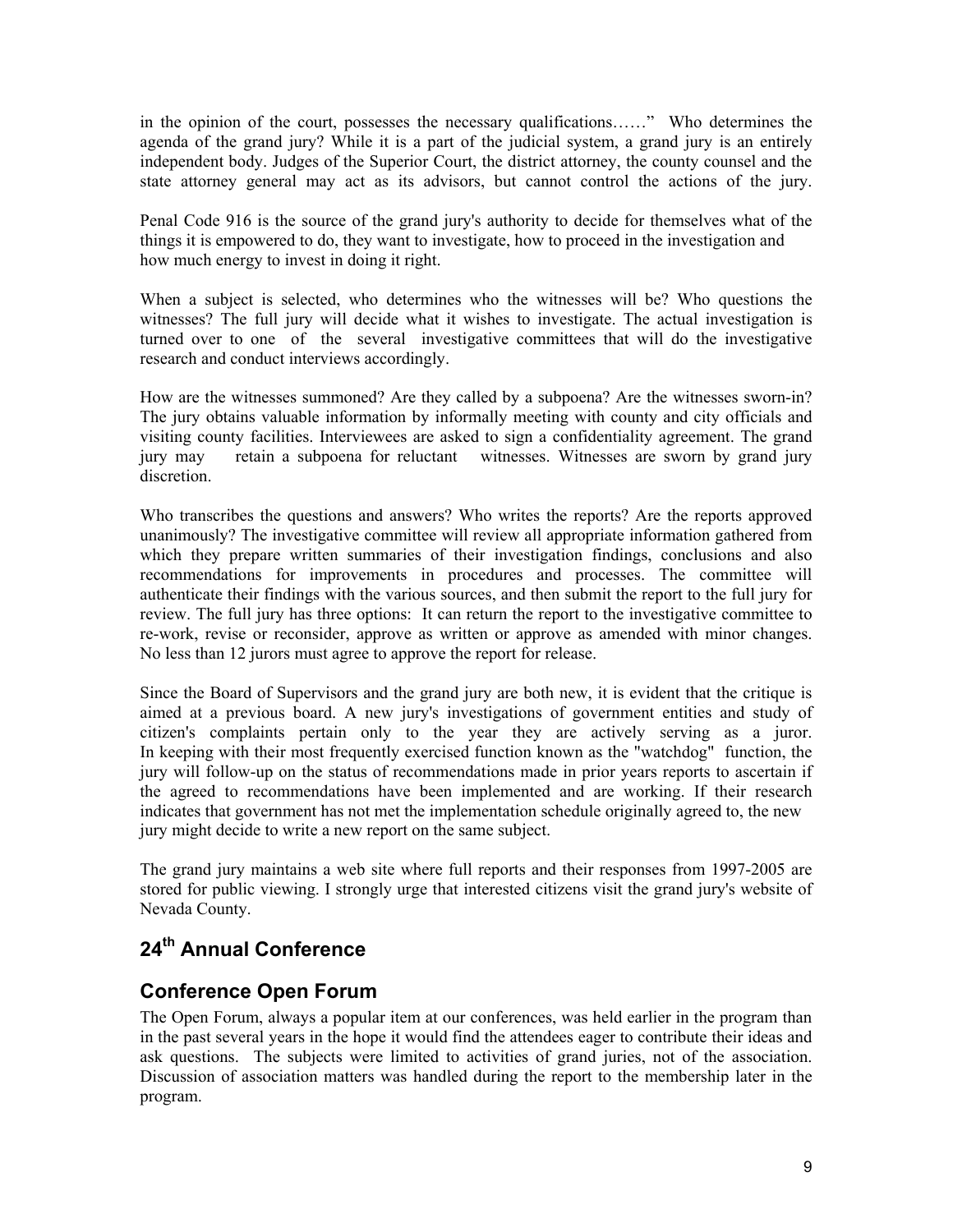A series of comments about recruiting and retention of grand jurors was a popular theme. Some ideas to help with these problems included: Thorough briefings before selection to be sure prospective jurors understand the degree of commitment required; have jury schedules that accommodate personal schedule, e.g. evening meetings; and raising per diem.

Discussion about conflicts of interest yielded several suggestions: Thorough training (CGJA training covers this topic); advising jurors when a potential conflict is present.

The suggestion to develop a standard complaint form that would result in complaints having a better chance of being investigated met with generally favorable response although there was some concern such a format might be intimidating to some citizens. (CGJA would like to see a project established to pursue this idea). There was a mixed response regarding whether or not a complaint had to be signed to be evaluated.

More details on this session will be provided in our next Journal after the transcript has been prepared and reviewed.

## **One Board Member's Reaction to the Annual Conference**

### *By Betty Mattea, Vice President*

This year's Conference and Retreat marked the end of my first year as a director of the CGJA. I found the meeting to be an overall positive event with fresh ideas for progress and enthusiasm that just seemed to grow among the attendees.

The guest speakers (all three) were exceptionally fine and were very well received by all of us. Without a doubt, Andy Bliss and Audrey Lynberg hit a home run when they arranged for these speakers.

I enjoyed listening to the year-end reports from my fellow directors and found them informative. For the members present who were not directors, I think they gave a good picture of the work produced by the standing committees of Finance, Legal, Membership, Operations, Public Relations, and Training.

Almost all of the newly elected board members serving for the first time were present. It was delightful to meet them and to listen to their goals for the year. I am encouraged that they will contribute much to our organization in the coming two years. Already, they have shown their individual leadership styles, so evident in past California grand jurors, by volunteering for committee work as chairpersons, board officers, as well as members. We will have our first board

### **Chapter Relations Session**

The purpose of this session was to allow each Chapter and Individual Association representative to report on the most important activity of their chapter/association. Then it may be possible to compile these items into a list of "Best Practices."

#### Marin County: (Owen Haxton)

A strong membership is important for fresh ideas and sharing the load. CGJA's Grand Jurors' Journal is a vehicle to attract new members. Chapter meetings should be interesting; invite a speaker from an agency that has been the subject of a report.

Nevada County: (Bill Burnett)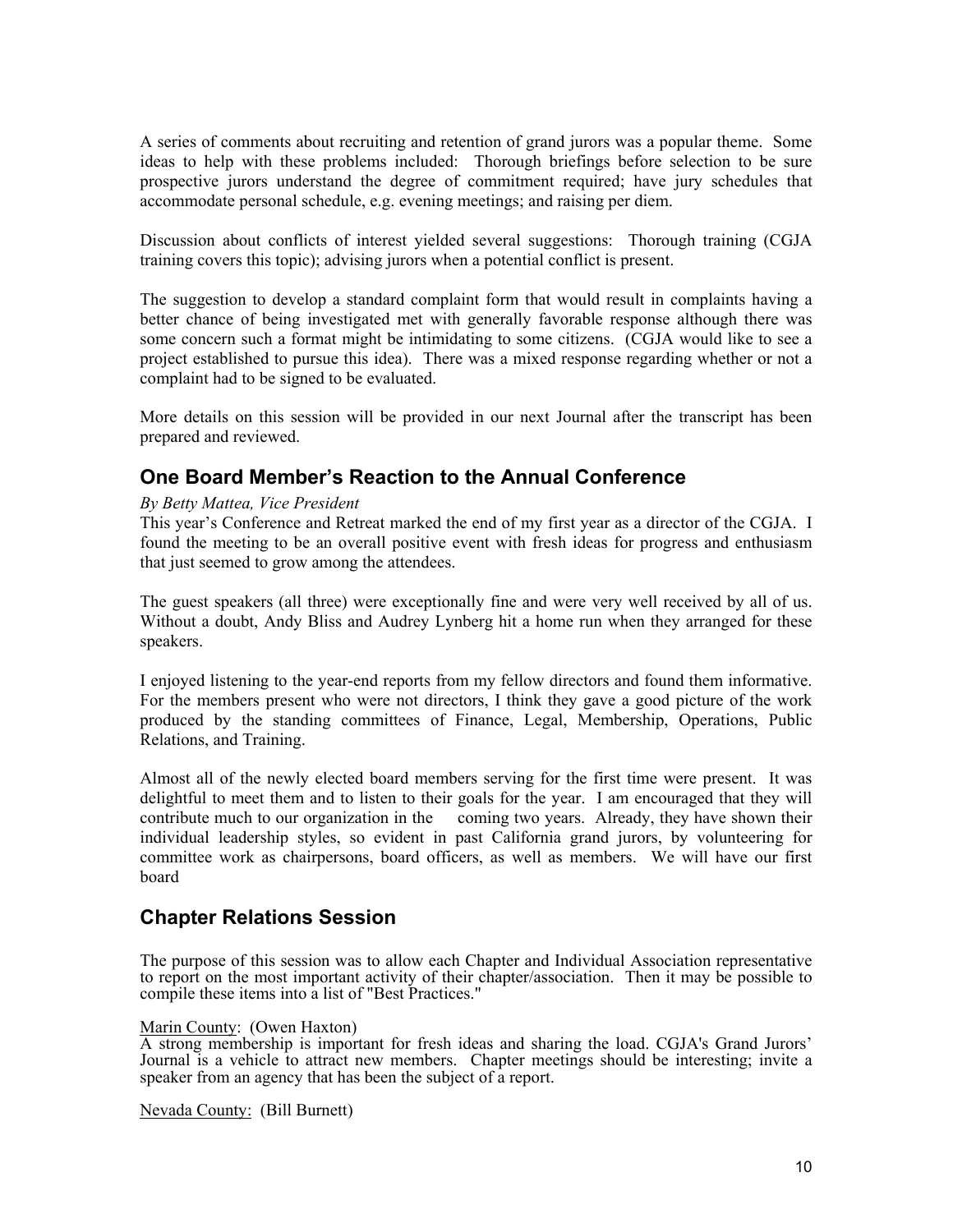The Presiding Judge has turned over the Public Relations Committee duties of the court to their Chapter. One important function is their public speaking program to recruit new jurors.

#### San Luis Obispo County: (Sandra Parker)

Recruiting former jurors to their Association is important. The Chapter has established a relationship with sitting grand jurors. They send out a monthly newsletter with the Board minutes and information on upcoming speakers.

#### San Mateo County: (Mike Miller)

The Speakers Bureau for outreach is the most important for public education and recruitment.

#### Solano County: (Earl Heal)

Grand jurors were nominated by elected officials. The Chapter finally convinced the County to open the process to volunteers.

#### San Francisco County: (Serena Bardell)

The Chapter conducts interviews of potential jurors. Their efforts primarily contribute to improving and increasing the jury pool.

### Los Angeles County: (Andy Bliss and Audrey Lynberg)

The most important achievement is the Public Relations work done by the Chapter. It helped to get CGJA training to the Los Angeles Grand Jury. The second important thing was being chosen to host this conference

### Kern County Association: (Anthony Noce)

This association has a committee that responds to negative press about the sitting jurors' reports. To do this they are going to begin issuing a newsletter. Also going to propose legislation to allow investigation of non-profits who receive any county funding.

President Lewi mentioned ways a Chapter can fulfill a project as mentioned in the Bylaws: hosting the conference, participating in the idea of a standardized complaint form, hosting a training seminar, etc.

#### Orange County Association: (Sheldon Singer)

They have 200 members. They have quarterly luncheon meetings with speakers and usually have about 100-125 in attendance. They provide six-month complimentary membership to outgoing jurors. They provide input for monitoring oversight of the proper use of transit tax. Most important thing is to maintain relationship with County.

#### San Diego County Association: (Jack Vaughn)

Most important is implementation of a review committee for the County. They are now trying to get a review committee in place for cities in San Diego County, staring with the City of San Diego.

#### Placer County Association: (Sherry Chesny)

Have discussed tracking ongoing, unfulfilled grand jury recommendations. The group helped with the Sacramento training seminar.

Lewi spoke about ways that individuals with no local chapter can get involved. However, Dan Taranto (Humboldt County) expressed his concern that if there are too many individuals doing that in a county, it could be confusing. Lewi agreed this was a legitimate concern but that perhaps the association could look into this.

### **From the Mailbox**

### **Congratulations to Nevada County Grand Jury**

*Albert P. Dover, Presiding Judge of the Nevada County Civil Grand Jury wrote the following congratulatory letter to the members of the Nevada County Grand Jury.*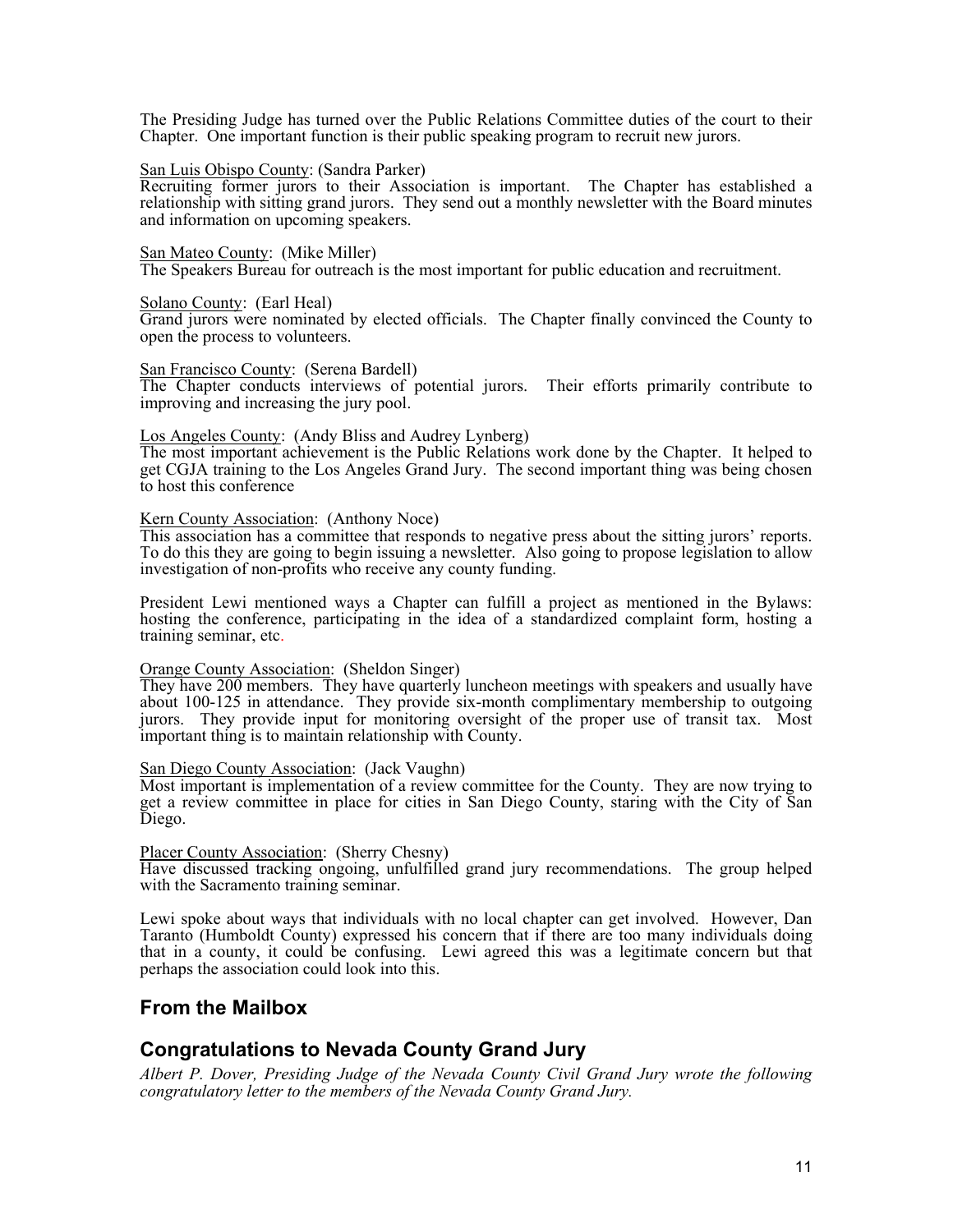Dear Grand Jurors:

Congratulations on receipt of the Excellence in Reporting Award granted by the California Grand Juries Association. It looks like further congratulations are also appropriate in light of the substantial contributions made by Ray Hoffman and Diane Masini to the recently completed California Grand Jurors Manual. The significance of these contributions cannot be overlooked or underestimated.

I was reading in the book "Grand Juries, A Study in Citizenship in California," by Bruce Olsen, Aristotle's definition of a serious citizen. He noted that absolute monarchies did not require active citizens, but instead compliant subjects. However, in the case of representative government, a "serious citizen" is defined by nothing else so much as by his or her having a share in judgment in rule or office. These awards clearly show that all of you are active citizens who are not only willing to pay attention to public affairs and know how to do so, but understand the duties and responsibilities of citizenship and the importance of being engaged in public service as necessary to the betterment of the social order.

Please accept my compliments with the deep respect I hold for each of you in making your contributions to better the quality of our institutions on, behalf of all citizens of Nevada County.

## **Citizen Emergency Response Team**

*By Director Jack Zepp* 

Wow! Christmas in November. On my return from what I thought was a very healthy and productive Annual Conference in Burbank, I found the October Journal in my mail. What a treat to see articles from Mickey Strang and Steve Phipps, two "old timers" whose contributions over the years gave the Journal an intellectual luster it otherwise might have lacked. I usually agree with Mickey, which is kind of boring, but I could almost count on not agreeing with Steve, which is more fun.

I do want to follow up on Mickey's suggestions. Yesterday I received a certification as a Citizen Emergency Response Team (CERT) member. The CERT program is intended to give ordinary citizens the very basic skills to attend to their families, neighbors and, if needed, community, in the event of a disaster. My community is most at risk of a nuclear reactor incident (San Onofre) or earthquake and we train in evacuation, search and rescue, triage, medical treatment, and support for professional first responders. I highly recommend the program for anyone thinking of reporting on the emergency response capability of professional first responders such as fire and police. The main things I learned were: resources will be inadequate; people have to be left to die; and communications will fail. It adds a bit of perspective which might help those who wish to report on their disaster response capabilities. The CERT program is now sponsored by (and here I take a deep breath) FEMA but may nonetheless prove very worthwhile in your community.

### **Juries in the News**

### **Modesto Bee**

### *By Adam Ashton*

The veterinarian accused in a civil grand jury report of euthanizing animals too quickly was released from her position at Stanislaus County Animal Services this week.

Debbie Greer said she had planned to resign from her post since early October because she felt she became a distraction at the department. Dave Young, the interim Animal Services director, dismissed her Tuesday, she said. "It was just kind of obvious that we needed to go different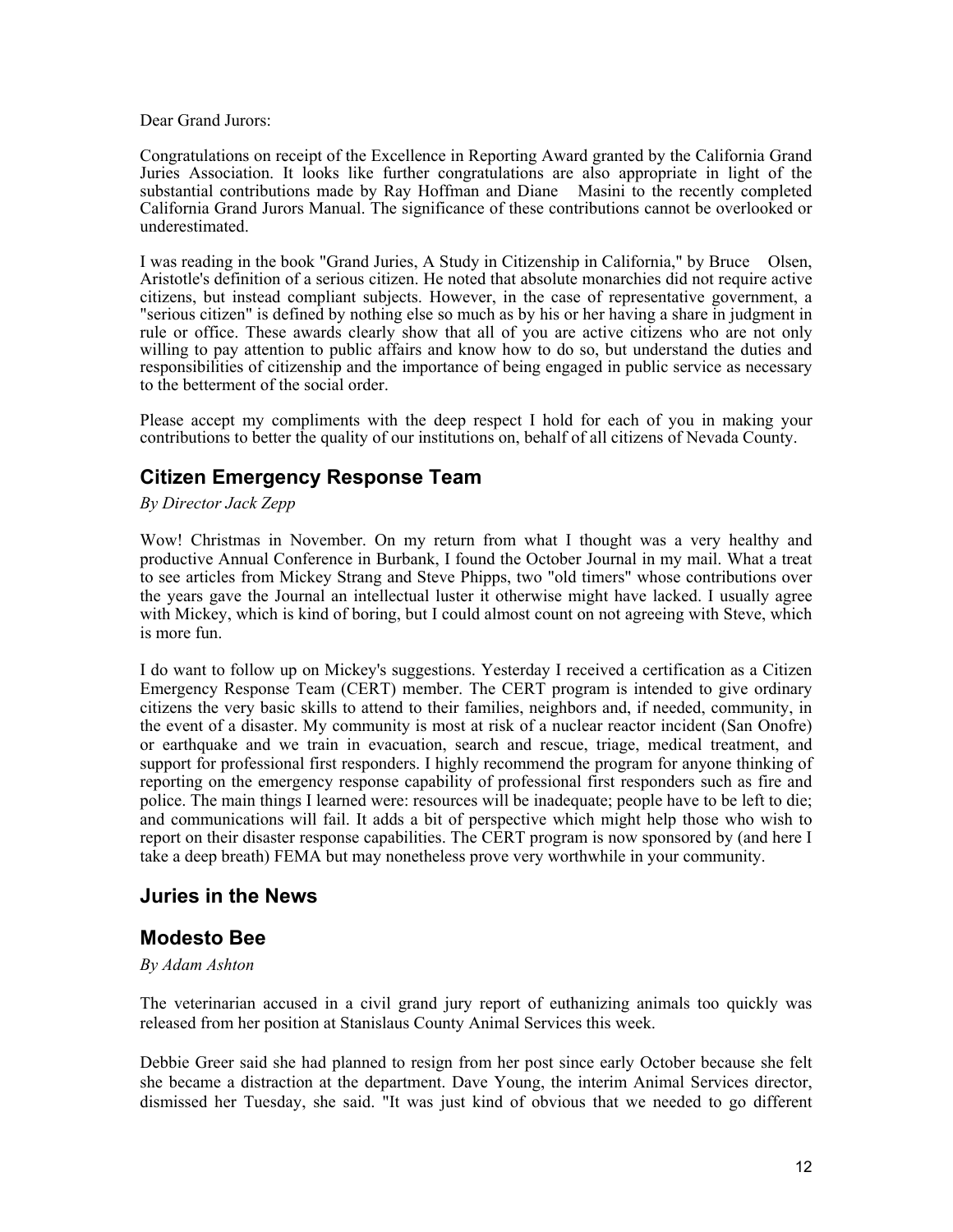directions," said Greer, who was appointed as the county's first veterinarian in 1998. "I've got other plans, and I've got other directions I want to go now." Greer said she isn't clear on whether she'll receive severance pay.

Young declined to comment. County Chief Executive Officer Rick Robinson confirmed that Greer no longer works at Animal Services, but would not elaborate.

The grand jury report chastised Greer and her former supervisor, Michael Rodriguez, for providing inadequate care at Modesto's Finch Road animal shelter. Rodriguez resigned in August. The report said some animals taken to the shelter were put down within 20 minutes. By law, the shelter is required to keep them for four days. It also said Rodriguez and Greer were ineffective leaders.

Greer, a veterinarian since 1983, denied that animals were put to sleep before the end of the fourday waiting period. She denied the report's findings that animals were euthanized because they were not cute, were too big or did not like playing with balls.

"To go out with half-truths and lies and innuendo, and to have the grand jury, who is supposed to do a fair and impartial investigation, say what they said is just devastating," Greer said. The July report enumerated a number of incidents in which Greer allegedly provided insufficient animal care, including denying help to a dog that had been burned, using excessive force to bring down a rambunctious animal and trying to spay a male cat.

Greer said jurors did not ask her about any of those incidents. She collected statements from employees stating she did not mistreat the animals highlighted in the report. "It was never deliberate"

### **Mercury News**

*By Rodney Foo* 

Norcal Waste owes \$924,000, audit says

Norcal Waste Systems, already at the center of a controversy over the cost of its garbage hauling contract, owes at least \$924,000 of a contested \$10.8 million in penalties to the city of San Jose over alleged failures in monitoring its recycling program, according to an independent audit. Auditors hired by the city's Environmental Services Department are continuing to review records to determine how much -- if not all -- of the remaining \$9.9 million penalty should be levied, a process that could take months, said Deputy City Manager Terry Roberts.

From a legal standpoint, we feel very firm about the \$924,000. We feel the documentation is there,'' Roberts said, "and the reminder still needs more work.''

The city had notified Norcal in March that it intended to withhold \$10.8 million in payments from the company because Norcal's subcontractor, California Waste Solutions, failed to comply with the contract from Aug. 25, 2003, to March 1.

The contested penalty comes in the midst of an independent investigation that is looking into the city council's approval of an extra \$11.3 million to Norcal in September 2004 to subsidize higher labor costs at a Timothy Drive recycling plant run by Norcal's subcontractor, California Waste Solutions.

That investigation, commissioned by the city council and due next month, followed a Santa Clara